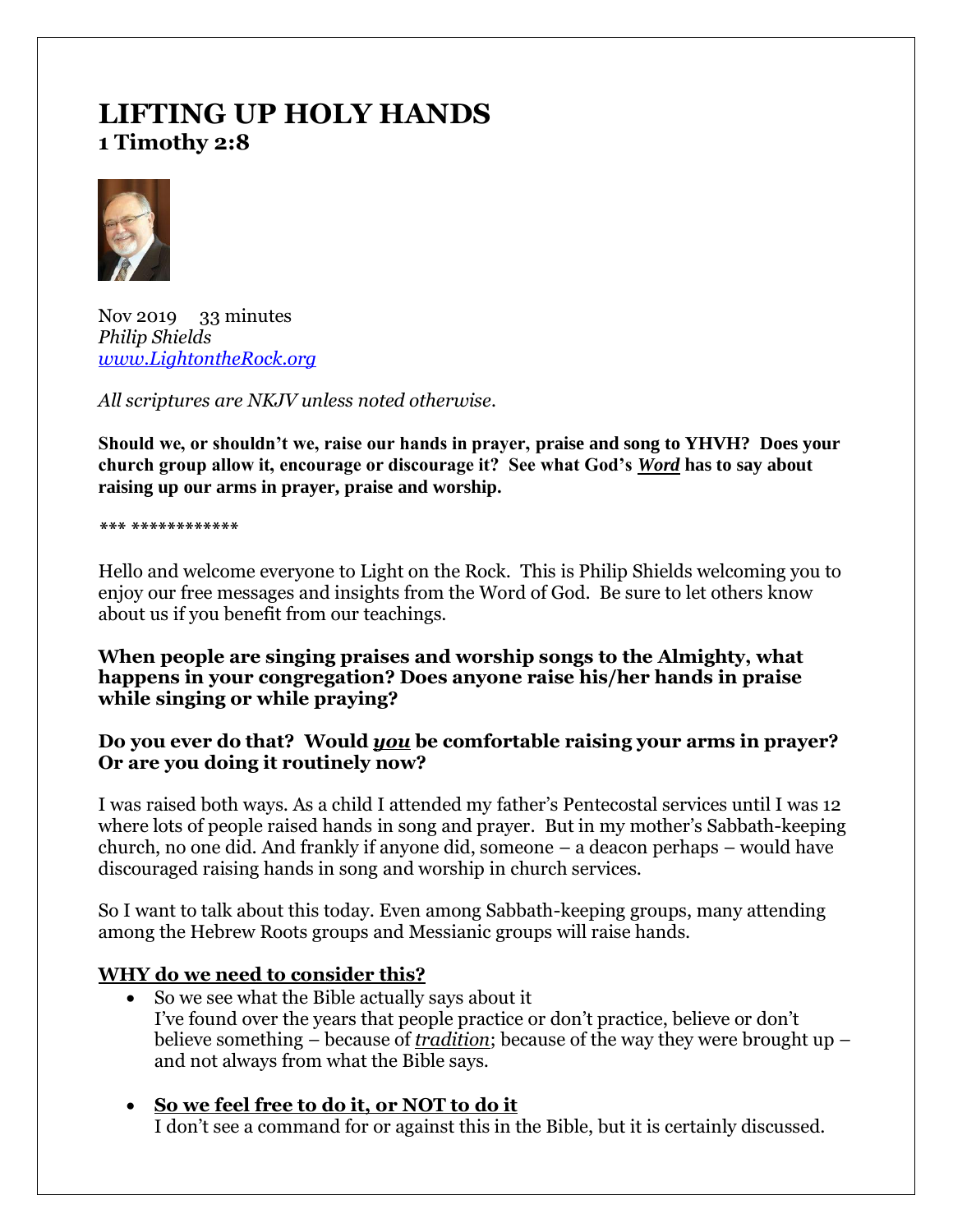• We also will study this today so we understand WHY scripture says what it does about raising our hands in church while singing or praying.

And I will say this too: consider this message a planting of a seed. You may or may not be ready to receive what I'm about to show, but I hope you will at least consider God's word on it and accept a seed being planted. Sometimes we're not ready to fully accept or receive a new concept, but hopefully we can accept the power of a planted seed.

#### **LIFTING UP HOLY HANDS**

I suspect that this topic has become so ingrained in us to either raise our hands in prayer and worship --or *not* raise our hands*-- that it will be hard for anyone to change, unless we are truly convicted to let Scripture guide and lead us.* I hope you're one of those willing to let God's spirit lead you into all truth.

Remember – if scripture teaches something, it doesn't matter who does it or doesn't do it – what matters is what scripture says. So many feel that raising hands in church is "such a Baptist/Pentecostal thing" and so shy away from even considering it.

So what do we read in scripture?

#### **1 Timothy 2:8**

"*I desire therefore* that the men *pray everywhere, LIFTING UP holy hands*, without wrath and doubting" (KJV almost exactly same)

#### **1 Timothy 2:8 Complete Jewish Bible**

"Therefore, it is my wish that when the men pray, no matter where, they *should lift up hands that are holy* — they should not become angry or get into arguments."

#### **1 Timothy 2:8 NIV**

**"I want men everywhere to lift up holy hands in prayer**, without anger or disputing."

Paul seems to equate lifting of hands (Plural) with prayer, which he desired people do much more. No hint from Paul here of being against lifting hands in prayer.

Let's see other examples: **King David says in Psalm 41:2:** "Let my prayer be set before You as incense, *The lifting up of my hands* as the evening sacrifice."

Plural – hands – both hands.

When the Jews returned to Jerusalem from Babylon, we read in Nehemiah 8:6, pertaining to ALL the people, including women and children present (v.2) as Ezra the priest led them in worship:

### **Nehemiah 8:6**

And Ezra blessed YHVH, the great God.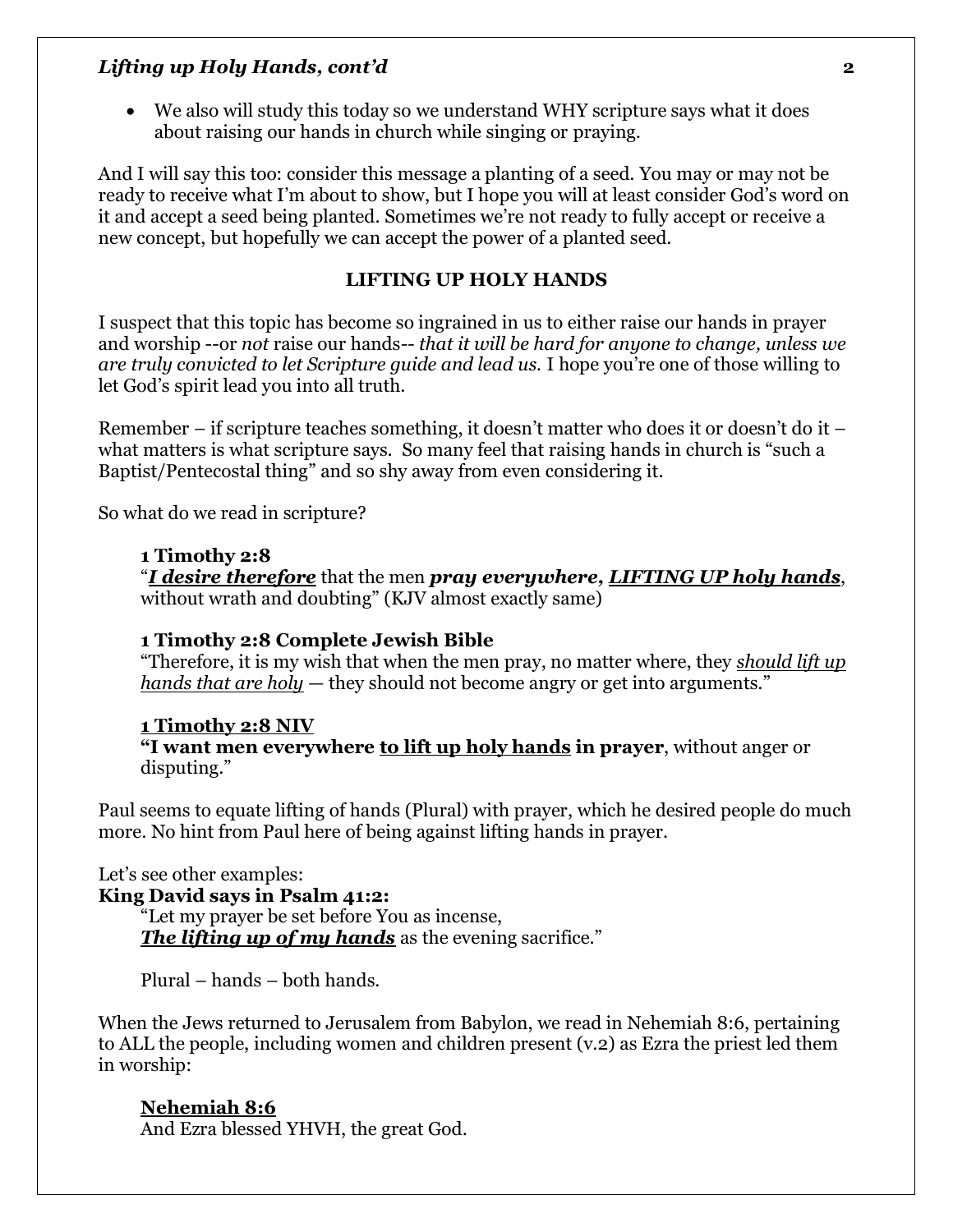Then *all* **the people answered, "Amen, Amen!" while** *lifting up their hands*. And they bowed their heads and worshiped YHVH with *their faces to the ground.*

Are you starting to be convinced?

**We also know the story of how Aaron and Hur lifted up Moses' arms** during the battle with Amalek in **Exodus 17:8-13.** When Moses' arms were raised in petition to YHVH for victory, the Israelites prevailed. When he dropped his arms in fatigue, Amalek had the "upper arm". Thank Yah that there were men ready to support Moses when he was tired. May we also be there for one another, raising each other up in prayer to our heavenly throne of grace.

**Here's one way I understand this matter of raising arms in church: We are Abba's children, no matter how old we are**. (Story in the audio about the US soldier coming back from Afghanistan… wife and children arriving and walking rapidly to meet him, and the sheer delight of the youngest, running to Daddy with her arms outstretched.)

Have you ever watched a three-year old or even a six-year old rushing to their beloved father whom they haven't seen for a while? They run towards him with arms raised, as Daddy is bending down to pick them up. That's my picture. I think of praise and worship like this. We are his children; He is our Abba, our dear father. We're thrilled with Him, and so we reach up to Him, even as He is reaching down to us.

Another one: I remember my own daughters – and later my son – when they were little. If they got scared of something or someone, they would run to me (or their Mom) with their arms raised, wanting us to pick them up and assure them that everything was alright.

Are we perhaps doing that very same thing with our heavenly father when we raise our arms? Aren't we acknowledging him as the One we seek and adore?

So here are a few more instructions from God's word. I use NKJV throughout. However, I use the original Hebrew "YHVH" where they say "the LORD".

#### **Psalm 28:1-2**

"To You I will cry, O YHVH my Rock: Do not be silent to me, Lest, if You are silent to me, I become like those who go down to the pit. 2 Hear the voice of my supplications when I cry to You, **When** *I LIFT UP MY HANDS* **toward Your holy sanctuary."**

#### **Psalm 134:1-2**

"Behold, bless YHVH, All you servants of YHVH, Who by night stand in the house of YHVH!

**LIFT UP YOUR HANDS in the sanctuary,** and bless YHVH".

### **Psalms 63:3-4**

"Because Your loving kindness is better than life, My lips shall praise You. Thus I will bless You while I live; **I will LIFT UP MY HANDS in Your name."**

Are you seeing that scripture clearly teaches us that the man after God's own heart – King David – set us HIS example of raising his hands in prayer and praise? It says "bless God" and we do that by praising him.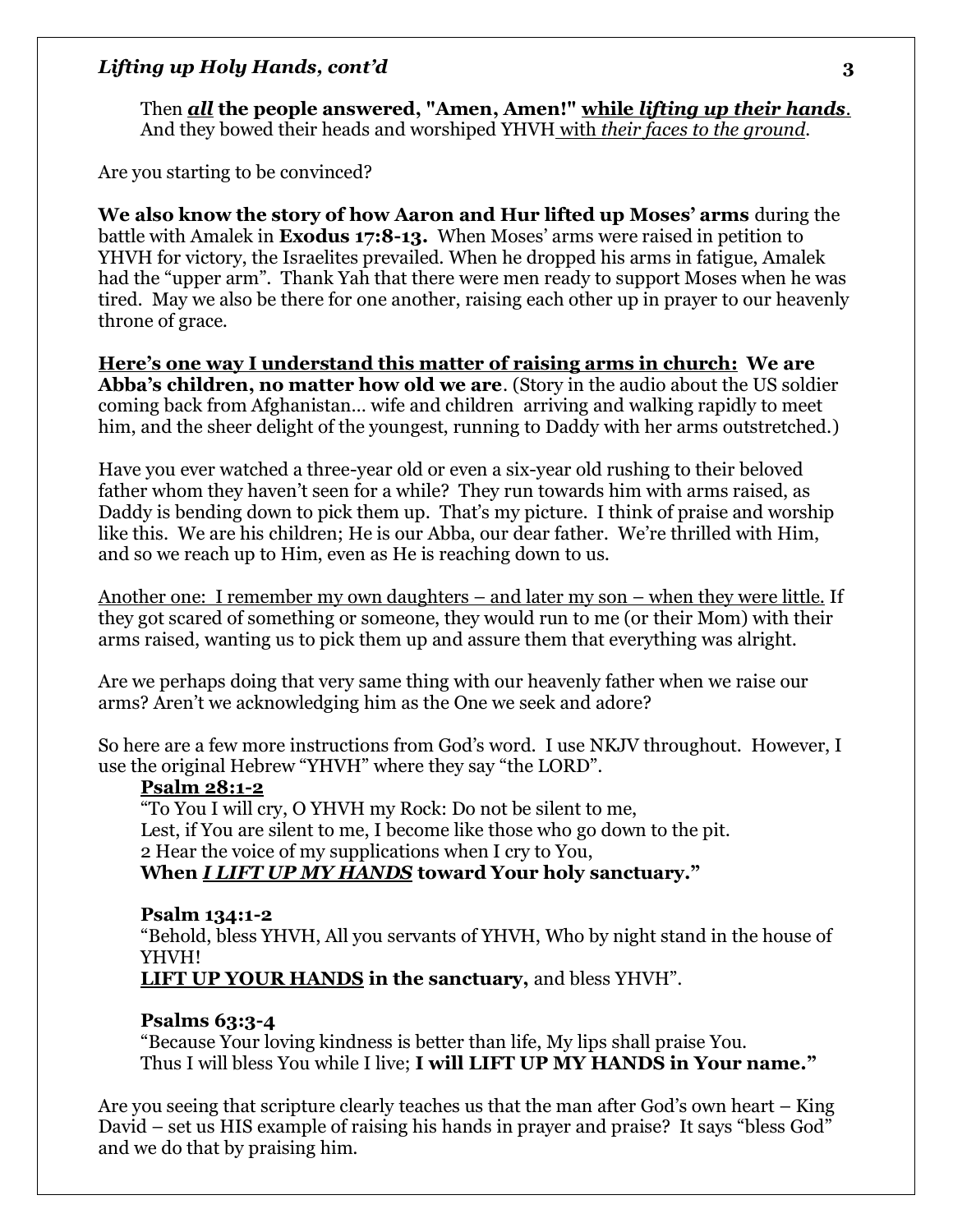If you were with King David back then – and see him lifting up his hands in worship – would you have followed his example? Or not?

When we worship with King David in the new kingdom of God, *we WILL see him raising his hands in worship and prayer*. Will you and I follow his example at *that* time …or not? If so, why not *now*?

# **GETTING STARTED may not be easy if not used to it**

Starting to do something you've never done before is not easy, especially in front of others in a church service. If you're being convinced and convicted that maybe you should try this, should do this, this is what I did:

- I started becoming more comfortable with this years ago by doing it privately at first, in my own bedroom when I prayed by myself, until I got used to it.
- Then I tried it in church "trying it out" with church groups who were also doing it.
- Then in other groups, where only 1-2-3 were doing it, I raised one hand up to my shoulder level.
- Now I do it frequently, hoping my example will encourage others. If the praising is particularly good, both hands go up – above my head.

# **MORE Examples**

Solomon must have often seen his dad doing this, so Solomon also raised HIS arms in prayer at the dedication of the temple:

# **1 Kings 8:22**

Then Solomon stood before the altar of YHVH in the presence of all the assembly of Israel, **and spread out his hands toward heaven**;

We'll see that Solomon started by standing, as he spread out his hands to heaven, then knelt down humbly before his God and spread out his hands.

# **2 Chronicles 6:10-15 – Solomon speaking…**

"So YHVH has fulfilled His word which He spoke, and I have filled the position of my father David, and sit on the throne of Israel, as YHVH promised; and I have built the temple for the name of the YHVH God of Israel.

11 And there I have put **the ark, in which is the covenant of YHVH** which He made with the children of Israel."

**(2 Chron 5:10** says nothing was in the ark by this time except the 2 tablets of the commandments Moses received from Got at Mt Horeb (Sinai). Continuing in 2  $Chron 6:12 now...$ 

12 **Then Solomon stood before the altar of YHVH in the presence of all the assembly of Israel,** *and spread out his hands* 13 (for Solomon had made a bronze platform five cubits long, five cubits wide, and three cubits high, and had set it in the midst of the court; *and he stood on it, KNELT DOWN on his knees before all the assembly of Israel, and spread out his hands toward*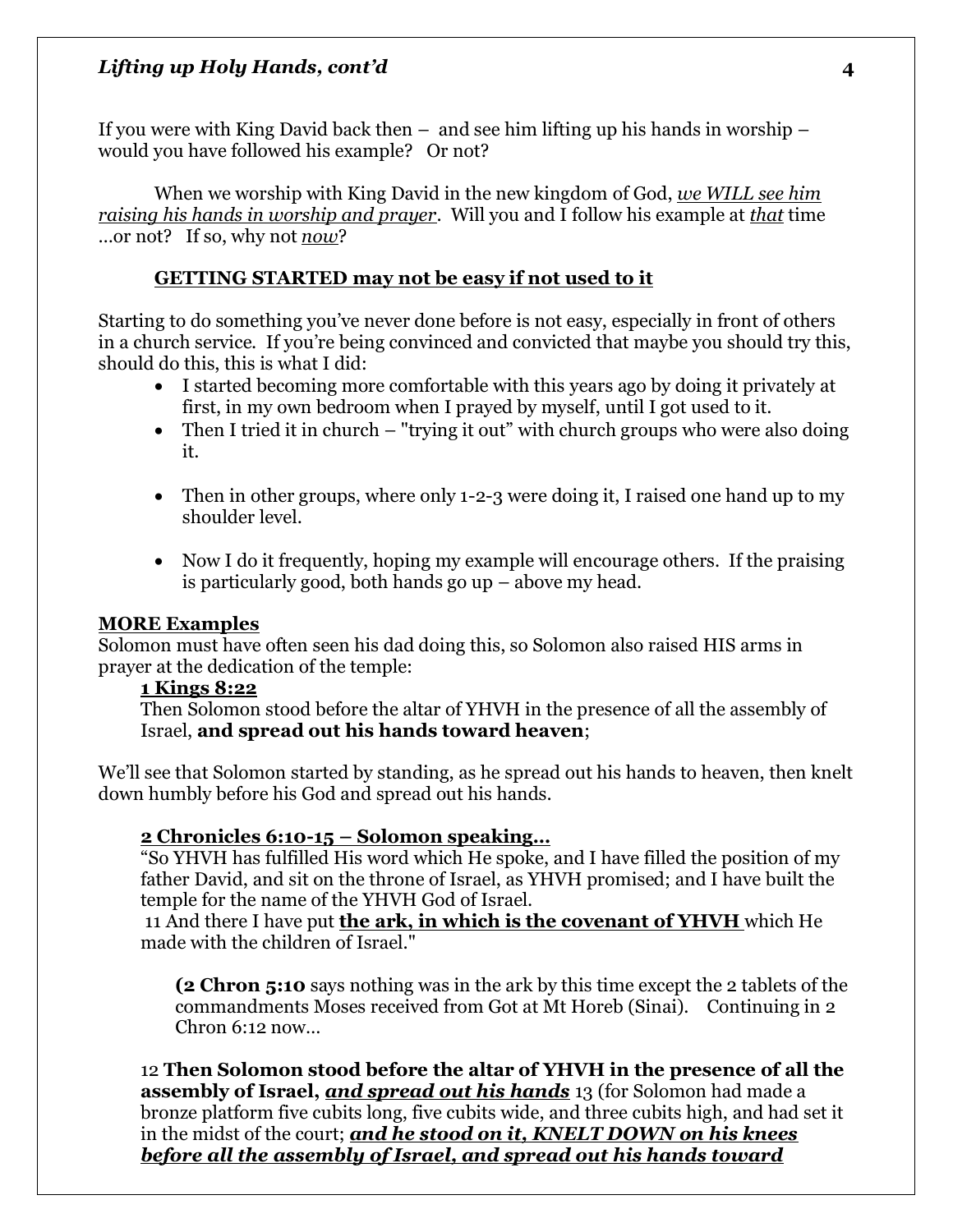**heaven);** 14 and he said: "YHVH God of Israel, there is no God in heaven or on earth like You, who keep Your covenant and mercy with Your servants who walk before You with all their hearts…."

If you think you'd feel self-conscious and uncomfortable – and have never raised your hands before in worship, it may take a while to feel comfortable. But once you get the hang of it, you'll find it expresses your joy and gives a great connection to the Almighty!

- So start by doing it in private, in your own room as you pray privately at first.
- If you attend where others already are raising hands in worship, it should be easy to try it at services with them.
- If this is not being done where you worship, perhaps begin by lifting up your hands to your chest/shoulder level and see how that is perceived or if anyone says anything. Have the above scriptures ready, if you are questioned.
- If it is forbidden in your congregation, that's a shame. Maybe it's time to worship somewhere else. Don't cause offense; just move to a group that welcomes worshiping with raised arms – as Moses, David, Solomon, Paul, Nehemiah and the people then, and more – all did.

I'm not saying everyone or anyone has to raise their hands in prayer. But I am saying neither should it be forbidden.

This is a most personal choice, a personal decision -- and surely church leaders should let their brothers and sisters worship as each is led in his or her heart by God's Holy Spirit in them. Try it. It adds a whole new dimension to your worship. Remember, we are His children. Abba seems to enjoy seeing His children raise their arms up to Him as we come to Him in song, praise and worship – just like that young little girl running with her arms outstretched to her army dad returning safely from Afghanistan.

So give it a try and let me know how it went.

So **LET ME NOW briefly bring up something else:** Have you ever in praise and beseeching, ever in prayer *laid yourself out flat out on* the ground, face to the floor in worship? I recommend this in private in your own bedroom for now, when you are beseeching our God for something especially critical and earnest and urgent. Or when you are deeply repenting of a recent egregious sin, or even if you just want to praise and worship deeply.

### **2 Chronicles 7:1-3**

When Solomon had finished praying, fire came down from heaven and consumed the burnt offering and the sacrifices; and the glory of YHVH filled the temple. 2 And the priests could not enter the house of YHVH, because the glory of YHVH had filled YHVH's house.

3 **When** *all the children of Israel* **saw how the fire came down, and the glory of YHVH on the temple, they bowed their faces to the ground on the pavement, and worshiped and praised** YHVH, saying:

"For He is good, For His mercy endures forever."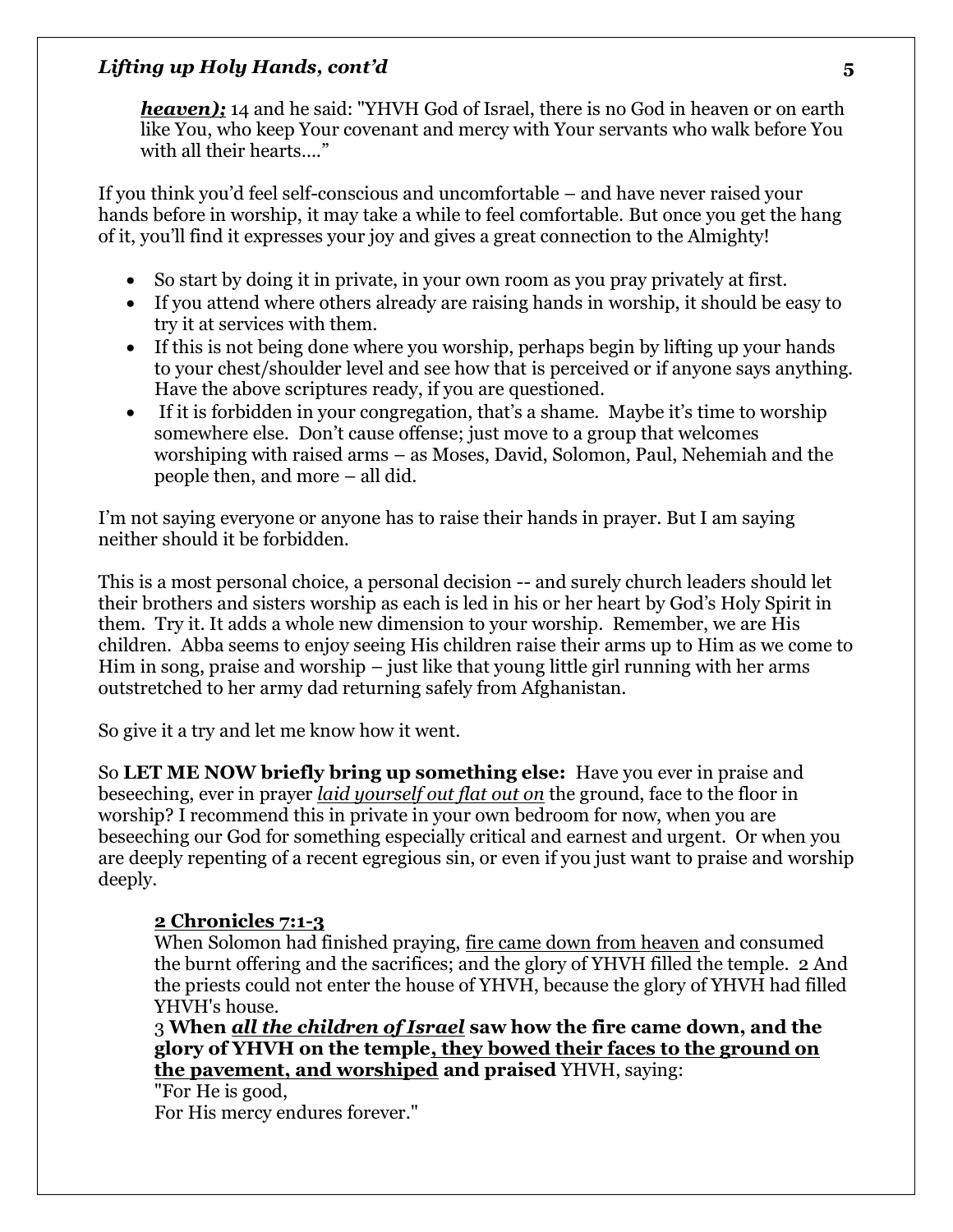So praying in a prostrated position  $-$  flat out on the ground  $-$  is recorded for us in the Bible under very special circumstances of God's revealed glory and presence.

When I do this, I do it in my bedroom, privately. I have not done it in public prayer except one time among others.

### **Leviticus 9:23-24**

And Moses and Aaron went into the tabernacle of meeting, and came out and blessed the people. Then the glory of YHVH appeared to all the people, 24 and fire came out from before YHVH and consumed the burnt offering and the fat on the altar. **When all the people saw it, they shouted** *and fell on their faces***.** 

### **Numbers 16:19-22**

And Korah gathered all the congregation against them at the door of the tabernacle of meeting. Then the glory of YHVH appeared to all the congregation. 20 And YHVH spoke to Moses and Aaron, saying, 21 "Separate yourselves from among this congregation, that I may consume them in a moment." **22 Then they [Moses and Aaron] fell on their faces, and said, "**O God, the God of the spirits of all flesh, shall one man sin, and You be angry with all the congregation?"

This happened again among a large group, when God's glory fell down in fire on Elijah's sacrifice at Mt. Carmel:

### **1 Kings 18:38-39**

Then the fire of YHVH fell and consumed the burnt sacrifice, and the wood and the stones and the dust, and it licked up the water that was in the trench. **39 Now when all the people saw it, they fell on their faces; and they said**, "YHVH, He is God! YHVH, He is God!"

There's another example in **1 Chronicles 29:19-20** when the assembled people prostrated themselves before YHVH in King David's last days.

Now I don't do that in public or in a church. At a profound time with God's glory present, the people in those days past – did it. They did in David's day, Solomon's day, Elijah's day. So be willing to do it if the glory of God is apparent and all are doing it. It's OK. It's Biblical.

### **So two things:**

• The Bible is full of examples of God's children raising their hands in prayer and praise. I recommend you do so too. There are more. In the book of Lamentations 2:19 and Lam 3:41. In Lamentations, it was about deep repentance and beseeching God's mercy as God was strongly correcting the Jews and sending them into captivity in Babylon.

### **Lamentations 3:40-42**

Let us search out and examine our ways, and turn back to YHVH; *41 Let us lift our HEARTS and hands to God* **in heaven**. 42 We have transgressed and rebelled; You have not pardoned.